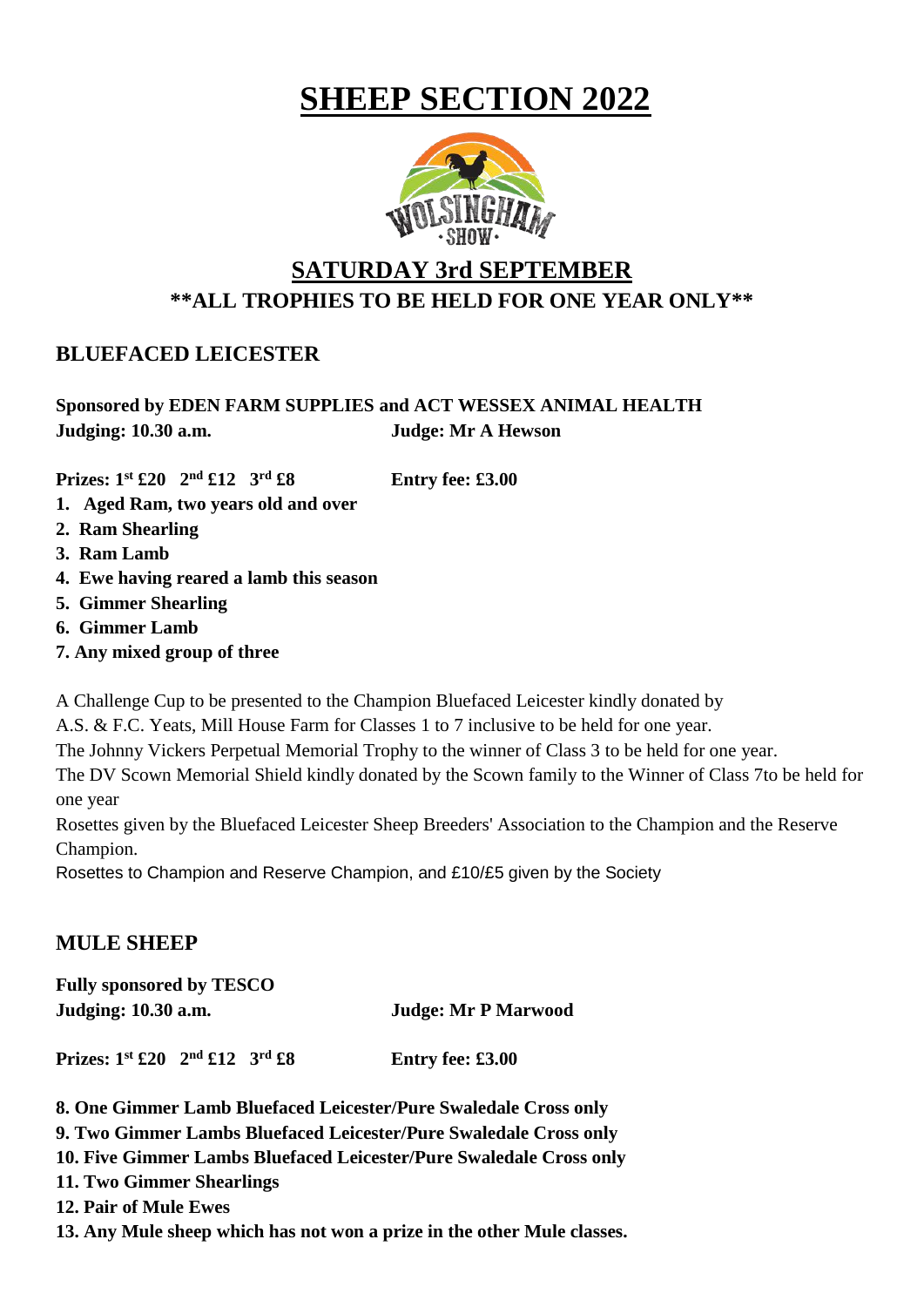A Challenge Trophy for the best pen of Five Gimmer Lambs kindly given by Tow Law Auction Mart Co Ltd to be held for one year to the winner of Class 10.

One Mule Gimmer Lamb belonging to Weardale members of NEMSA to receive a Trophy to be held for one year plus points for the Triple Crown held at Weardale Shows.

Rosettes to Champion and Reserve Champion and £10/£5 prize given by the Society. One sheep chosen by exhibitor for the winner of class 11,12, and 13 to go forward for championship

Special prize: £10 for the Best Mule Sheep shown by a member given by the North of England Mule Sheep Society.

R H Thompson Memorial Trophy and the F & BE Collingwood Memorial plate to be awarded to the Champion Mule Sheep from the Mule sheep classes, to be held for one year

## **SWALEDALE**

## **Sponsored by SAVILLS and CARRS BILLINGTON**

**Judging: 10.30 a.m. Judge: Mr T Golightly**

**Prizes: 1st £20 2nd £12 3rd £8 Entry fee: £3.00**

- **14. Ram, Two Shear and above**
- **15. Ram Shearling**
- **16. Ram Lamb**
- **17. Ewe having reared a lamb this season**
- **18. Gimmer Shearling**
- **19. Gimmer Lamb**
- **20. Any Swaledale Sheep which has not won a prize in Classes 14 – 19**
- **21. Pair Male & Female – any age**

Swaledale Sheep Breeders' Association Champion Rosette.

Rosettes to Champion and Reserve Champion and £10/5 prize given by the Society. Newlands Hall trophy donated by TH & ME Pickering will be awarded to the Champion, to be held for one year**.**

## **SUFFOLK**

### **MAEDI VISNA OR NON MAEDI VISNA – PLEASE NOTIFY**

**Sponsored by ROBERT & ANN SENTANCE Judging: 10.30 a.m. JUDGE: Mr P Tomlinson**

**Prizes: 1st £20 2nd £12 3rd £8 Entry fee: £3.00**

- **22. Aged Ram**
- **23. Ram Shearling**
- **24. Ram Lamb**
- **25. Ewe having reared a lamb this season**
- **26. Gimmer Shearling**
- **27. Gimmer Lamb**
- **28. Any mixed group of three**

Rosettes to Champion and Reserve Champion and £10/5 prize given by the Society. Suffolk Sheep Society Champion and Reserve Champion Rosettes. Challenge Trophy to be held for one year to the Champion in Classes 22 - 28.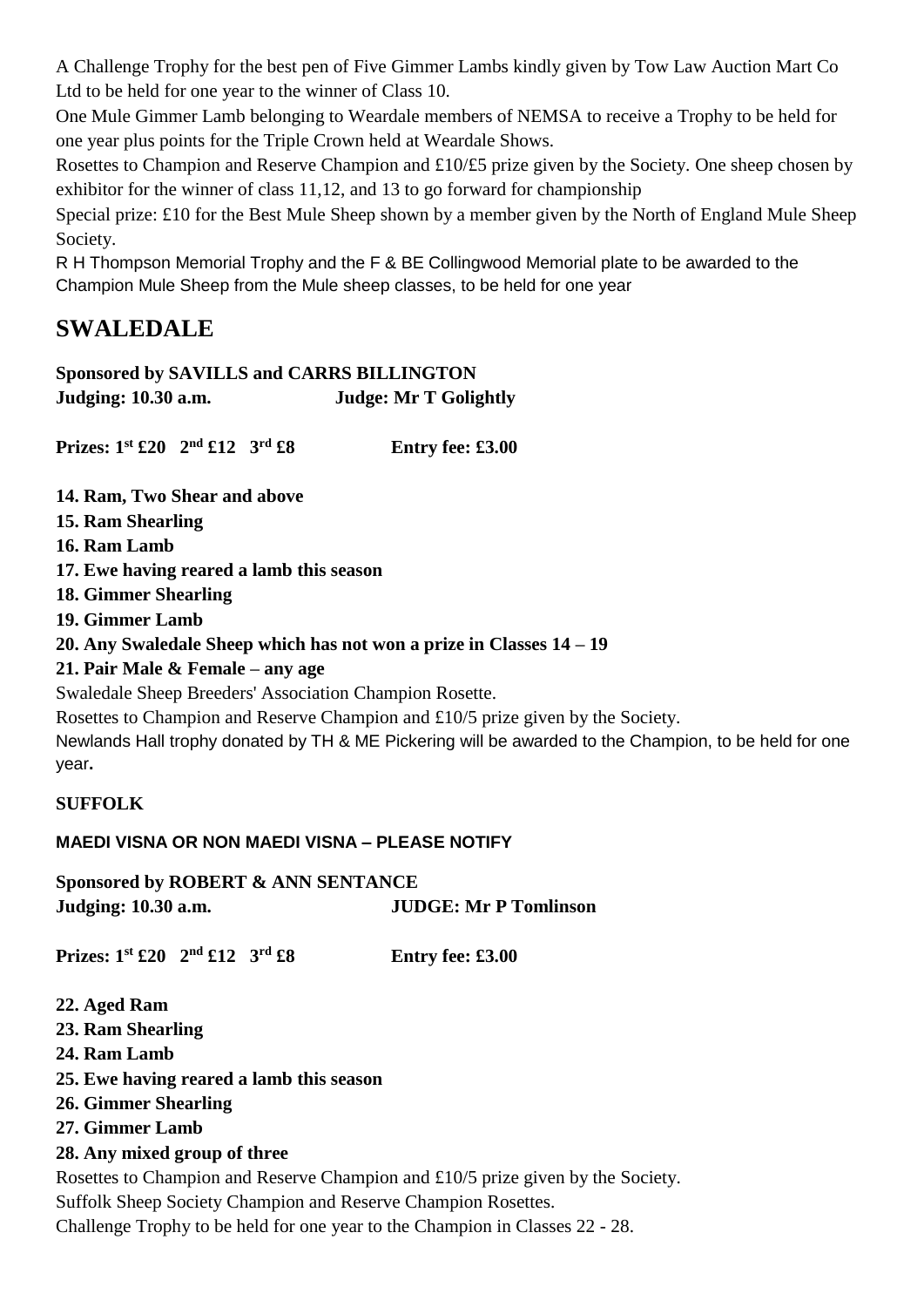#### **TEXEL**

#### **MAEDI VISNA OR NON MAEDI VISNA – PLEASE NOTIFY**

### **Sponsored by DARLINGTON FARMERS AUCTION MART and G F WHITE Judging: 10.30 a.m. Judge: C N Raine**

**Prizes: 1st £20 2nd £12 3rd £8 Entry fee: £3.00**

**29. Ram Shearling 30. Ram Lamb 31. Ewe having reared a lamb this season 32. Gimmer Shearling 33. Gimmer Lamb 34. Any mixed group of three** Rosettes to Champion and Reserve Champion and £10/5 prize given by the Society. Champion to receive the Broadley & Coulson Trophy to be held for one year

#### **ZWARTBLES**

#### **MAEDI VISNA OR NON MAEDI VISNA – PLEASE NOTIFY**

**Sponsored by Mr CHRISTOPHER PYBOURNE Judging: 10.30 a.m. Judge: Mr T Blamire Prizes: 1st £20 2nd £12 3rd £8 Entry fee: £3.00**

**35. Aged Male 36. Ram Lamb 37. Ewe having reared a lamb this season 38. Gimmer Shearling 39. Gimmer Lamb 40. Any mixed group of three** Rosettes to Champion and Reserve Champion and £10/5 prize given by the Society. Tanners Mill Bowl for the Champion kindly donated by Mr Christopher Pybourne to be held for one year.

#### **HAMPSHIRE DOWN MAEDI VISNA OR NON MAEDI VISNA – PLEASE NOTIFY**

**Sponsored by Mrs H Hindmarch Judging: 10.30 a.m. Judge: Susan Banks Prizes: 1st £20 2nd £12 3rd £8 Entry fee: £3.00 41. Aged Male 42. Ram Lamb**

**43. Ewe or Gimmer Shearling**

**44. Gimmer Lamb**

**45. Any mixed group of three**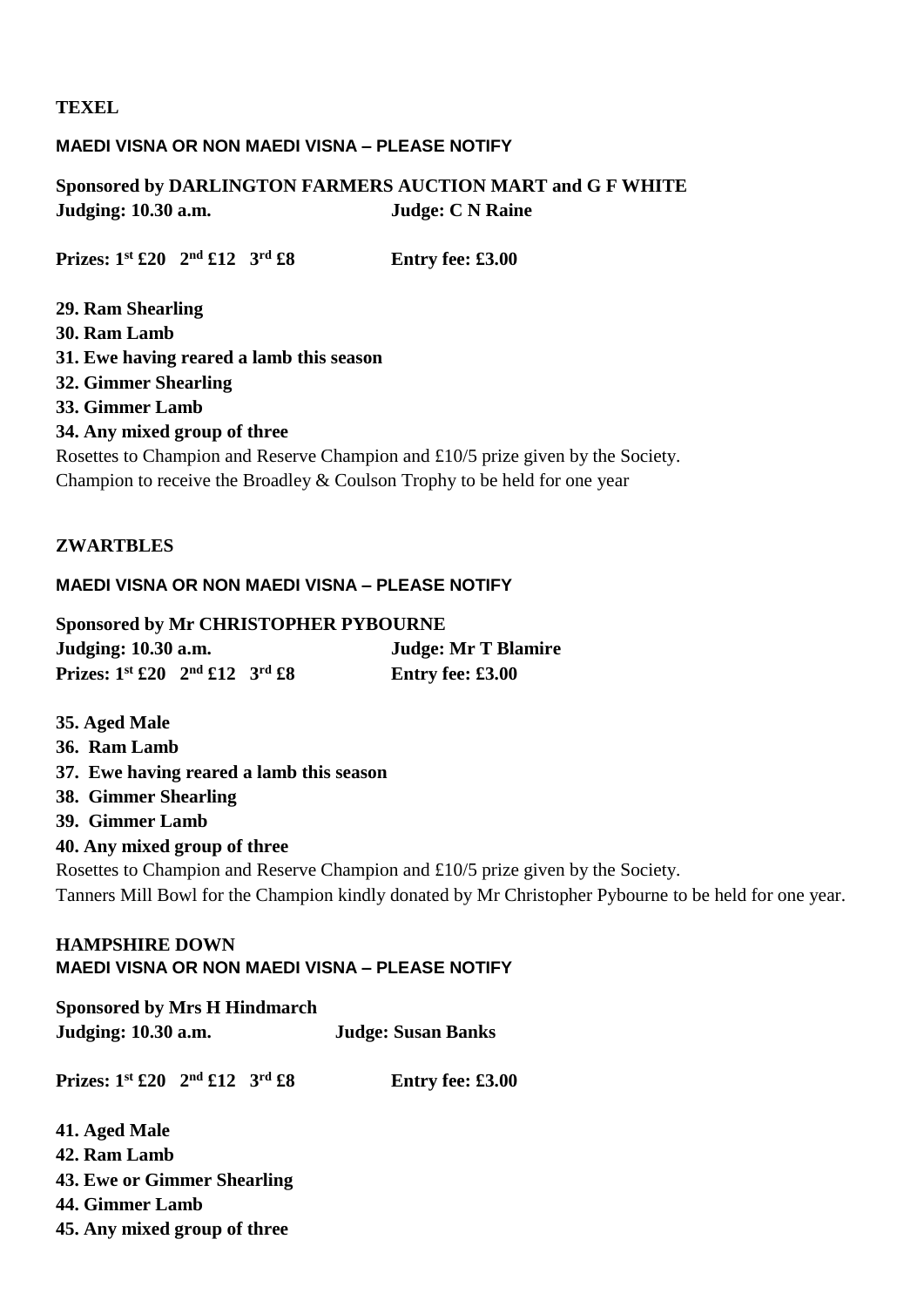Rosettes to Champion and Reserve Champion and £10/5 prize given by the Society. Fellrose Bowl to be presented to the Champion kindly donated by Mrs Hazel Hindmarch and Mr David Harle to be held for one year.

#### **BUTCHERS LAMBS MAEDI VISNA OR NON MAEDI VISNA – PLEASE NOTIFY**

#### **Sponsored by ROBSON ANIMAL HEALTH**

**Judging: 10.30 a.m. Judge: Mr P Tomlinson**

**Prizes: 1st £20 2nd £12 3rd £8 Entry fee: £3.00**

**46. Best Two Butchers Lambs, any breed or cross**

**ANY OTHER BREED**

**MAEDI VISNA OR NON MAEDI VISNA – PLEASE NOTIFY**

**Sponsored by H & H LAND and ESTATES, and Mrs. Aline Pearson Judging: 10.30 a.m. Judge: Mr N Bainbridge**

**Prizes: 1st £20 2nd £12 3rd £8 Entry fee: £3.00**

- **47. Aged Male**
- **48. Ram Lamb**
- **49. Ewe having reared a lamb this season**
- **50. Gimmer Shearling**
- **51. Ewe Lamb**

Rosettes to Champion and Reserve Champion and £10/5 prize given by the Society. The David Storey Memorial Trophy to be held for one year, kindly donated by the Pearson family will be awarded to the Champion

#### **YOUNG HANDLER**

| <b>Sponsored by Mr JOHN BELL</b><br>Judging 10.15 a.m. prompt |  |  |  | Judge: Mr G Slack |                     |
|---------------------------------------------------------------|--|--|--|-------------------|---------------------|
| Prizes: $1^{st}$ £12 $2^{nd}$ £8 $3^{rd}$ £6 4th £4           |  |  |  |                   | <b>No Entry Fee</b> |

#### **52 . Best Young Handler, 16 years and under (age taken into consideration)**

The John Bell Trophy to be awarded to the winner of this section, and to be held for one year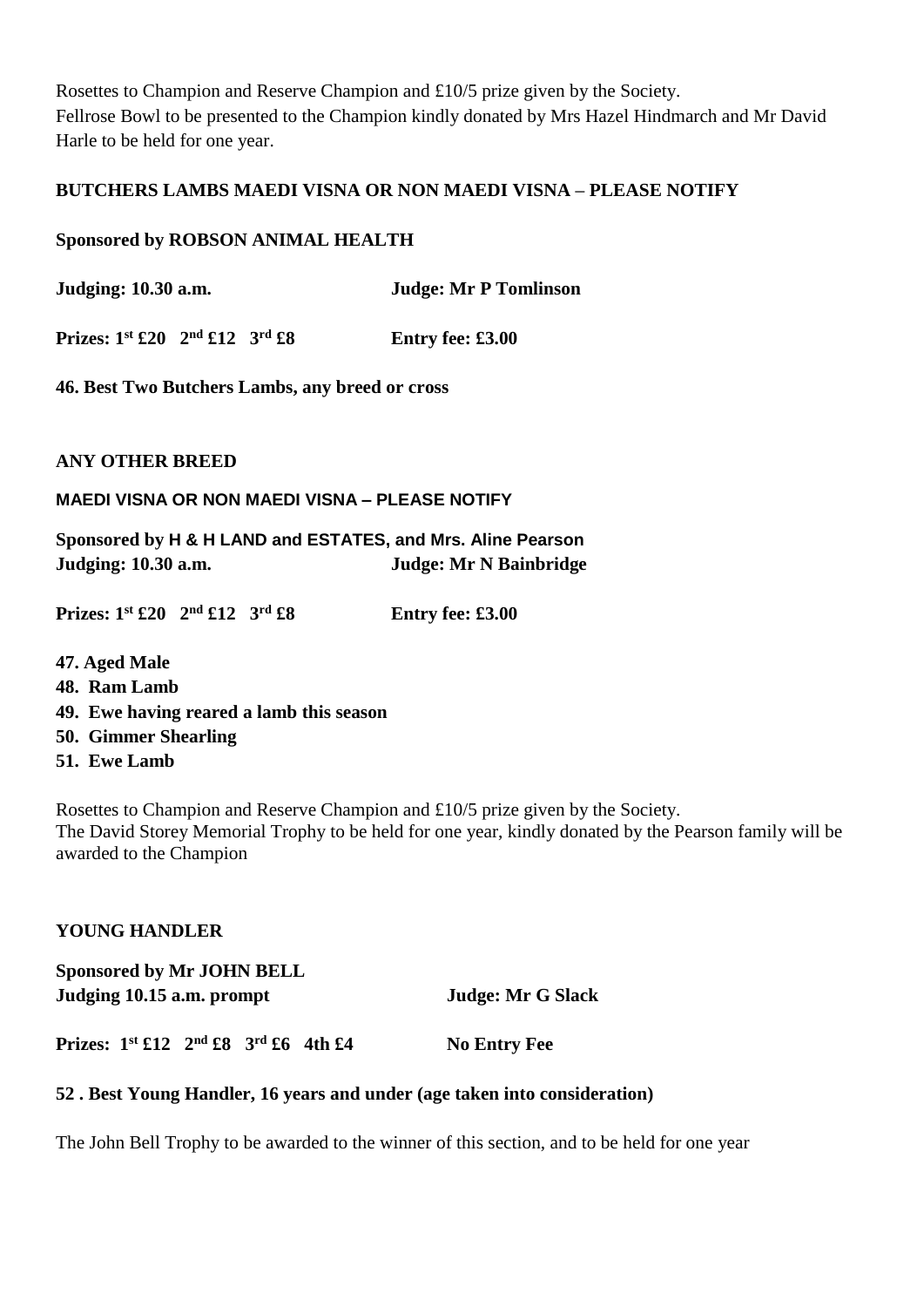### **INTERBREED CHAMPIONSHIP**

### **Judging 1.15 pm prompt Judge: Mr G Slack**

The Little Redgate Trophy kindly donated by H Bowery will be awarded to the Champion Sheep. To be held for one year.